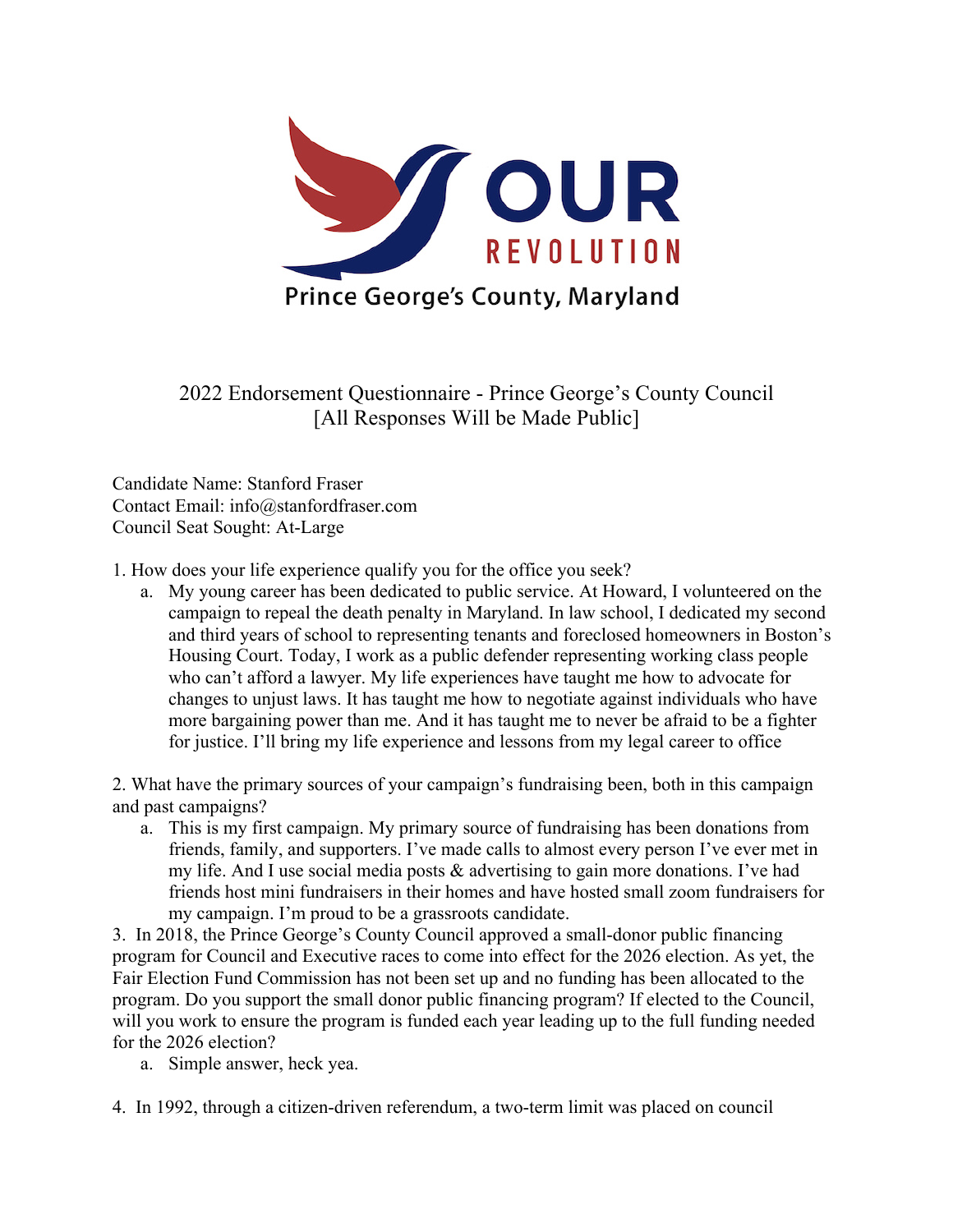members which the council repeatedly attempted to repeal over the years and repeatedly failed. As a result of the addition of two at-large seats on the council in 2016, the two-term limit has been diluted with council members allowed to jump from at-large to district seats and back without limit. Do you think district membership on the council is significantly different from atlarge membership? Would you support or oppose the reinstatement of strict two-term limits?

- a. I do believe district membership can be different from district membership. In theory, at large candidates should be thinking about the best ways to serve the entire county as a whole. While a district council member may have a more narrow focus. Still, given the history of term limits in the county, and voters' constant rejection of removing term limits, I would support the reinstatement of the strict two term limits in the county.
- 4. What is your position on the Maryland MAGLEV train proposal?
	- a. I'm opposed to the Maglev train. I've done canvasses opposing its construction. (I will attach photos to this questionnaire.) I think there are better alternatives to improve our public transportation. Improvements to the marc train line such as improving penn station and updating the tunnel in Baltimore can greatly decrease travel times for commuters. And given the extra funding allocated to Amtrak in the Biden stimulus packages, there is a real possibility that improvements along the Northeast corridor will be more beneficial than the proposed Maglev train.

5. There is a great shortage of affordable housing in Prince George's County. What role can the County government have in creating policies that will provide affordable housing for residents at all income levels? How will you engage on this issue?

a. The County government plays an important role in creating policies to ensure affordable housing for all. One of the best ways to maintain stable families and encourage affordable housing is with housing subsidies and land use policies that increase the supply of affordable housing. This can be done by expanding cooperatives like the greenbelt GHI, inclusionary zoning, preserving units through the right of first refusal, and building housing instead of surface parking lots at our various metro and marc stations. Our strategy for affordable housing needs to include the creation of market rate housing to meet the demand to live in this area. And policies such as community land trusts and inclusionary zoning near metros to increase the supply of below market housing.

6. As part of the Maryland Police Accountability Act of 2021 (HB670-2021), the Maryland General Assembly requires each county to set up a Police Accountability Board (PAB). Prince George's County Council must pass legislation to fulfill this State mandate.

- a. Do you support incorporating the functions of the existing Citizen Complaint Oversight Panel in the PAB?
	- a. Yes!
- b. How would you ensure that the composition of the PAB reflects the community?
	- a. We need to have an open application process that includes advance notice to the public. We also need to clearly define the role and powers of our PAB so potential applicants can assess if they want to apply.
- c. Do you support a PAB with subpoena powers and paid investigators to effectively review complaints of police misconduct filed by members of the public?
	- a. Yes, yes, and yes.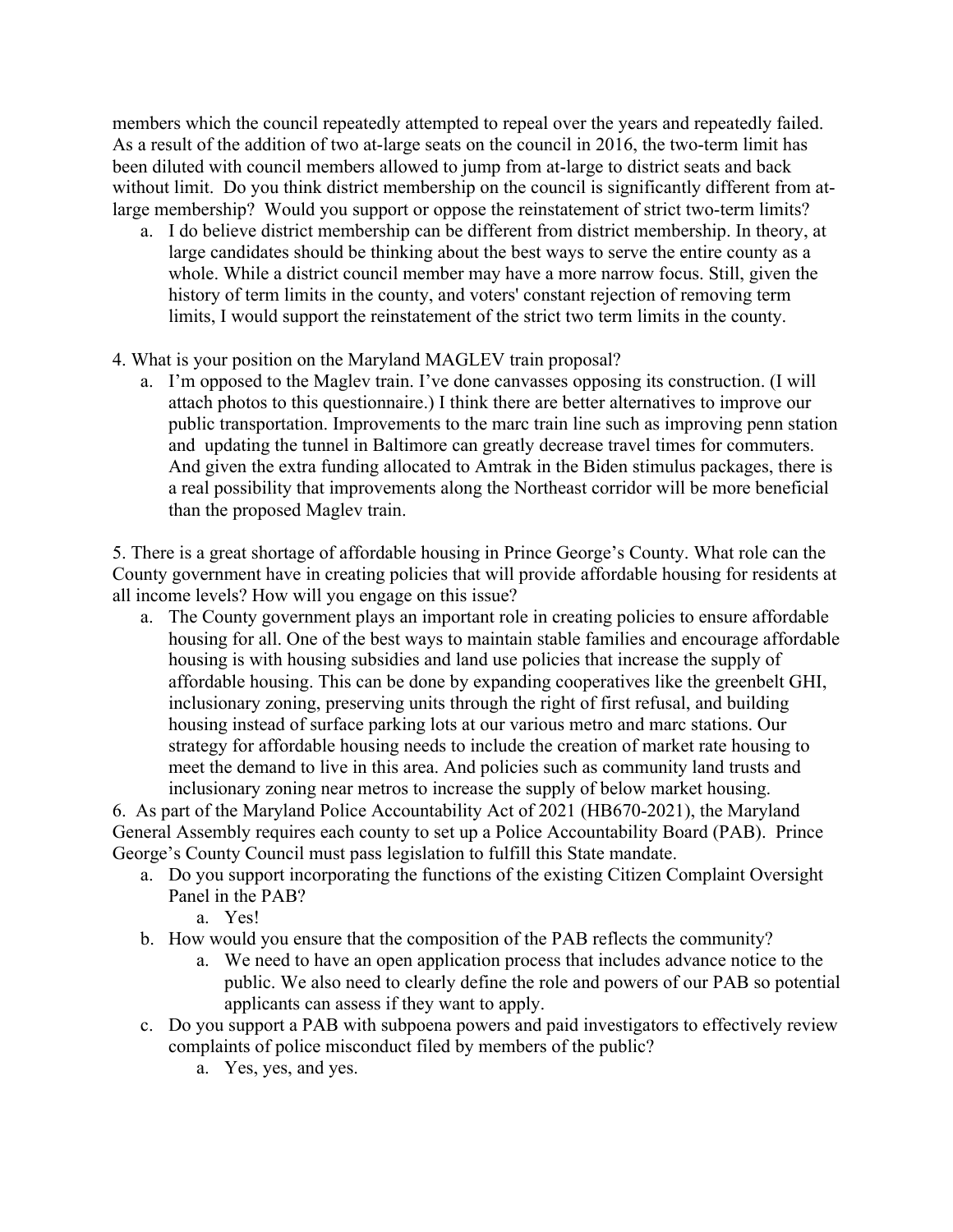- d. Do you support adequate funding to staff the PAB to investigate the number of complaints filed, including budgeting for independent legal counsel?
	- a. Yes. Investigative powers are almost worthless if the board doesn't have the staffing or funding to do actual investigations.

7. The County Council approved a councilmanic district map that was very different from the map created by the independent Redistricting Commission appointed by the council. The map was found illegal by two separate levels of our judicial system. Please share your thoughts on the Council's map, public opposition to the map, and the judicial finding.

a. I'm beyond pleased that the map was thrown out by the courts. But I'm disheartened and angry the County attempted to pass the gerrymandered map in the first place. And even more surprised that the council went through with passing the map even after 150 individuals testified against it at a public hearing. Still the community relaying against the council's actions demonstrates the potential for organizing a stronger and better county for working people.

8. The County has a massive backlog in school maintenance, renovation, replacement, and expansion, which former Board Chair and education stalwart, Dr. Alvin Thornton, has attributed in large part to 20 years of historical racial discrimination towards Prince George's students.

- a. The County's solution to part of this problem has been to engage in a Public-Private Partnership for the construction and maintenance of six middle schools - the first county in the entire country to engage in a P3 for school construction. Do you think that using private capital with significantly higher interest rates that places the burden on Prince George's taxpayers is a viable model to address historical racial discrimination or should the State make Prince George's schools whole through State funding.
	- a. I wasn't the biggest fan of the P3 for school construction. And I want to closely follow the program for the next few years before we attempt new p3 programs for construction in the future.
- b. What is the solution to fixing the huge remaining backlog in school maintenance, renovation, replacement, and expansion?
	- a. Thankfully, we have received the largest amount of funding from the state in our history. This allows us to use some of those funds for school construction and maintenance.
- c. What actions do you think the County should take to ensure that school capacity matches current and future demand?
	- a. One method of making sure school capacity matches current and future demand is to follow our zoning and community plans without using the text based zoning process. When council members change zoning without public comment and notice it can change community density to the point that current school infrastructure can't meet community needs.

9. Should the Prince George's School Board be restored to a fully elected body? Why or why not?

a. Yes. We have seen the hybrid model cause dysfunction in our current school board. In order for the public to influence our school board and hold our leaders accountable a fully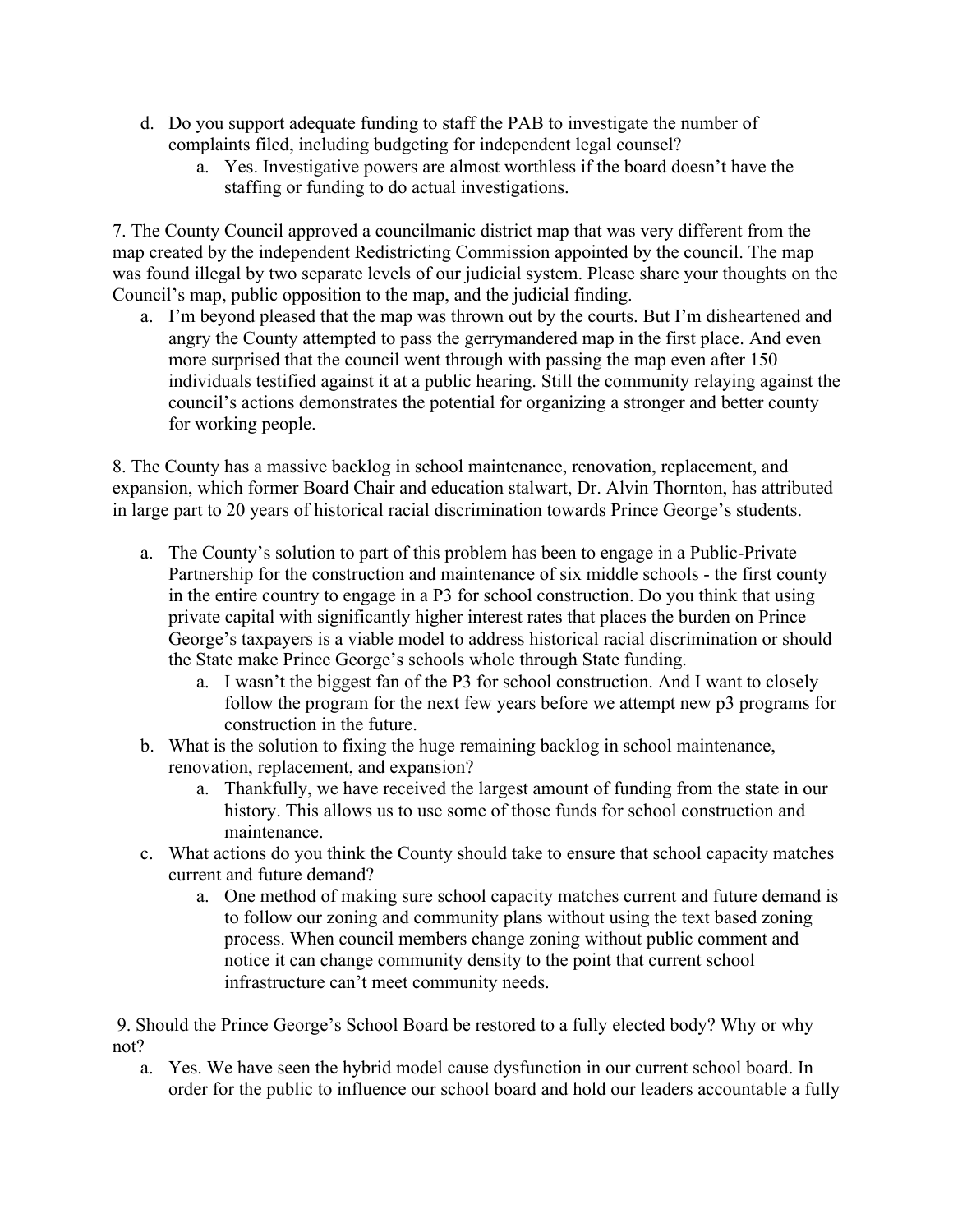elected school board is a must.

10. Through legislation and through zoning and land use decisions, the Council plays a decisive role in county planning, and that planning drives transportation demand, demand for services and facilities, environmental and public health impacts, greenhouse gas emissions, and many other impacts. The Zoning Ordinance Rewrite eliminates the requirement that developers file Conceptual Site Plans (CSPSs) for certain kinds of projects. CSPs provide critical opportunities for public review and comment on land use proposals early in the development process. Will you commit to working to restore the requirement for CSPs as soon as possible?

a. The zoning rewrite was a years-long process to update our zoning code. One way to ensure affordable housing is to make it easier and cheaper for companies to build housing units in the county. So the focus should be on a zoning code that allows for appropriate by right construction that meets the needs of a community and matches our smart growth plan for the county. Additionally, CSPs play a vital role when a developer submits a proposal for a zoning variance. And I support efforts to make sure zoning variances that don't meet the zoning requirements of a community include CSPs so the public can have input in the designing of their communities.

11. The County Council often uses Zoning Text Amendment bills to rewrite the Zoning Ordinance on the fly and to help developers advance certain projects without going through the normal public review process. ZTAs weaken the Zoning Ordinance and undermine the public's right to know and to have a meaningful say on development proposals. Will you commit to working to end or severely curtail the use of ZTAs and to ensuring that:

- a. Any ZTA bill filed includes a list and map of all of the potentially affected properties, as well as analysis of the potential impacts on communities, the environment, agricultural lands, and demand on public services and facilities?
	- a. I definitely want to severely curtail if not eliminate the use of text based zoning amendments in the county. I will make sure potentially impacted properties and communities are identified and evaluated in the ZTA process.
- b. For each potentially affected property, the Council notifies all adjoining property owners, local community associations and watershed organizations, and local municipalities, by first-class mail and no less than 60 days prior to any public hearing on the ZTA?
	- a. One of the biggest problems with the text based zoning amendment process is the lack of public notice and input. I support policy changes to make sure the public is informed of any ZTAs and that the public could comment on any ZTAs.

12. In May of 2021, the County Council unanimously passed CR-027-2021 in support of a single payer Medicare for All system at the federal level, becoming the first county in Maryland to support the federal legislative initiative. The resolution cited the increase in racial health disparities due to the pandemic that only a single-payer system could address. The resolution also pointed out that Medicare for All "would reduce County spending on healthcare and enable local governments across our state to invest additional dollars into education, environmental protection, housing assistance, and other critical services." Will you join the County Council in calling on our Congressional delegation to support and enact federal legislation for a singlepayer system?